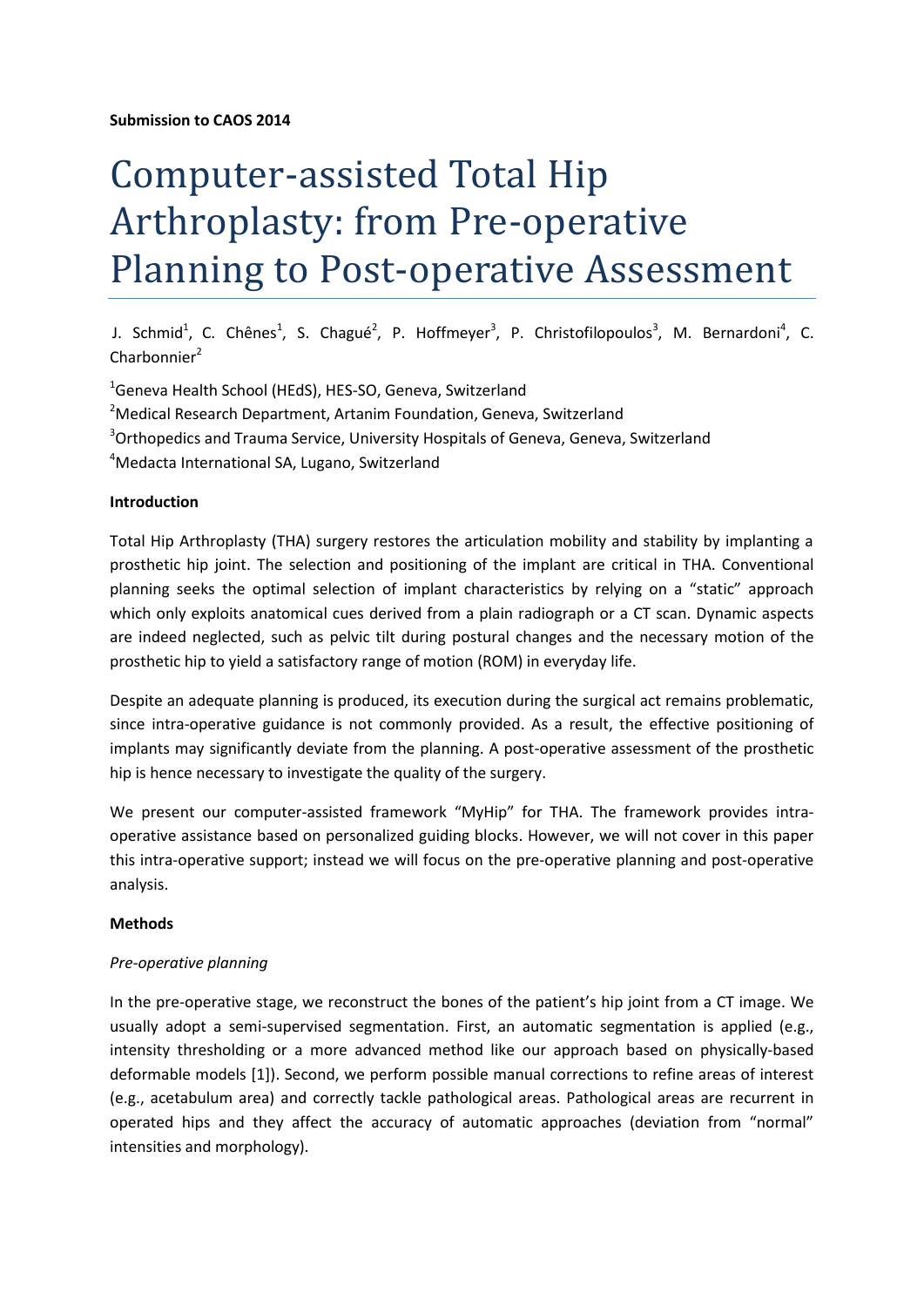Based on a first planning provided by the surgeon, implant components are positioned in the reconstructed models and a virtual resection of bones is applied (femur cutting and hip bone reaming). Subsequently, a possible pelvic tilt correction is applied to update the planning accordingly. Pelvic tilt is estimated by a lateral radiograph (Fig. 1a) with the patient standing up and it provides important information on postural changes [2].

Finally, the planning is tested in a dynamic simulation. The virtual prosthetic hip is animated with a set of hip movements. This simulation computes the hip ROM and detects any articular conflicts (e.g., collisions, excessive subluxations) resulting from the planning (Fig. 1b). With this information, the surgeon adapts and refines the initial planning. Movements were previously recorded on volunteers with optical motion capture technology whose anatomy was reconstructed from MR acquisitions [1]. Movements were selected from activities of daily life known to be prone to implant failure [3].

## *Post-operative assessment*

Like in the pre-operative stage, prosthetic hips are reconstructed from post-operative images. Since the patient hip was pre-operatively created, the segmentation is equivalent to a model-to-image rigid registration. The rigid registration exploits a constrained version of our physically-based deformable models [1]. The models (CAD models of implants, pre-operative segmented bone models) are coarsely initialized in the images based on manually placed landmarks. Then, all models simultaneously evolve in a dynamic evolution where gradient forces are applied to attract models towards the boundaries of interest. A rigid regularization is performed after each time step of the dynamic evolution to prevent model deformation. Similarly, the implant stem is constrained inside the socket of the acetabular liner by maintaining coinciding model centers. Eventually, a manual segmentation is performed to remove the bony areas that were effectively resected during the surgery. Fig. 1c depicts a segmentation result.

### **Results**

We studied the effects of implant selection, morphology and motion on impingements, joint congruence and ROM [3] based on motions captured from 4 subjects. A strong correlation between the frequency of impingements and implant characteristics was reported. Another experiment with 2 patients highlighted the importance of considering the pelvic tilting in the planning. Indeed, when the tilting was not taken into account, more impingements (+10% of avg. increase) and more significant subluxations (+3 mm in average) were observed.

Post-operative analysis showed the difficulty to always reproduce with accuracy a planning when no guidance was provided. For instance, we computed the anteversion (A) and inclination (I) cup angles from 3 male patients and observed the differences with planned values. Fig. 1d illustrates one patient with planned values of 15°(A)/45°(I) and post-operative angles of 21°(A)/38°(I). Conversely, we observed a good agreement between the planned and achieved femoral resection when intraoperative guidance (femoral cutting guide) was provided (Fig. 1e).

### **Conclusion**

We presented a computer-assisted framework for THA. Despite a limited number of subjects, the conducted experiments underpinned benefits of using a dynamic simulation to select the best implant characteristics based on the patient morphology, posture and activity lifestyle. This approach